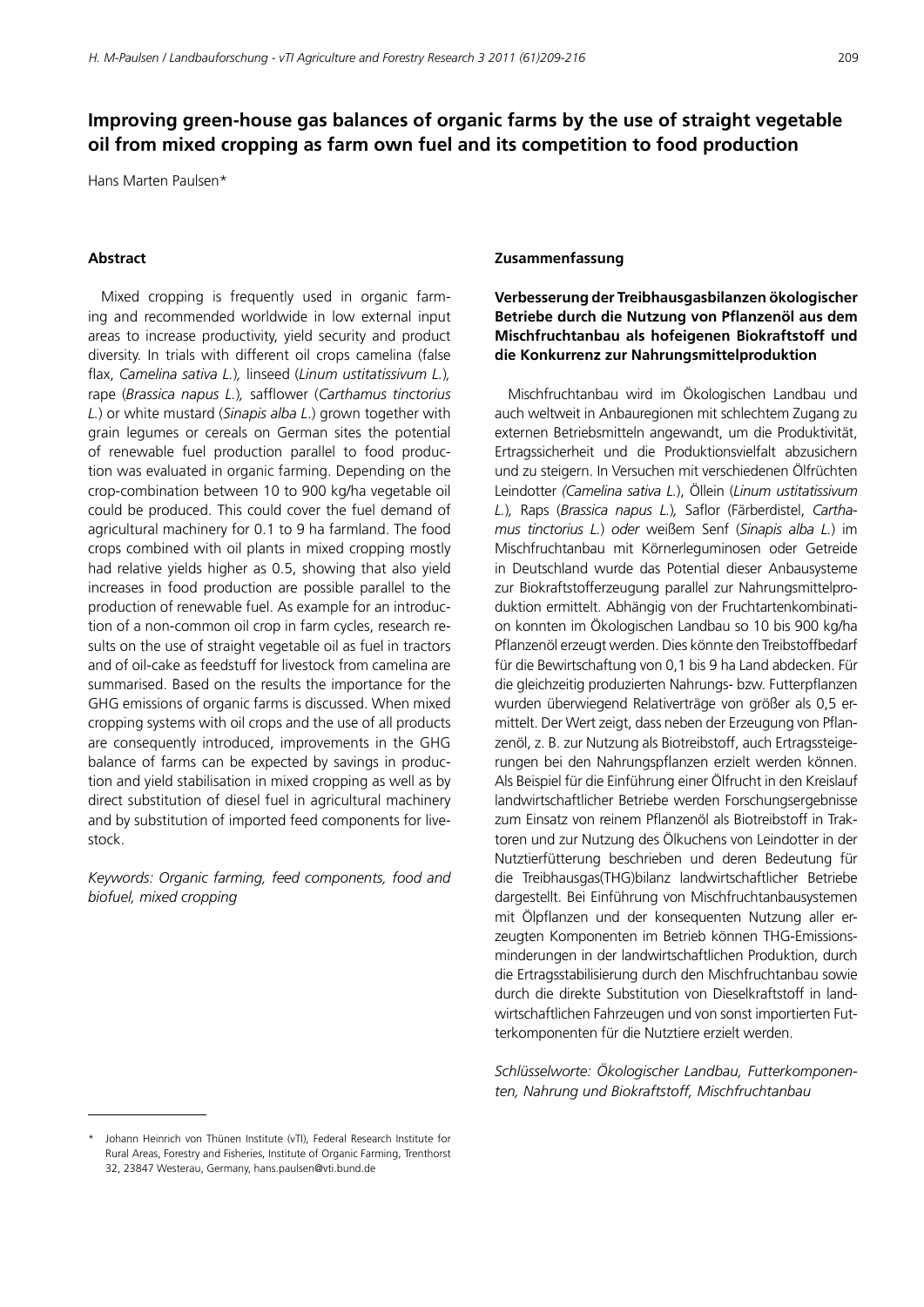## **1. Introduction**

Mixed cropping is a management tool that is used in organic farming in terms of efficient resource use and risk minimization (Jensen, 2006; Hof and Rauber, 2003). A very special production line is mixed cropping with oil crops (Paulsen, 2007a and 2008a; Carr et al., 2003; Szumigalski and van Acker, 2005 and 2006). Due to very insecure yields of oil crops in organic farms mixed cropping could be used to secure oilseed production at all if suitable companion crops are found. Special yield goals of this cropping type could be defined for co-production of food and renewable energy.

As straight vegetable oil can be directly used as fuel for farm machinery (Ramadhas, 2004; Hassel and Wichmann, 2005) oil crop yield from mixed cropping must be adapted to the fuel demand of the farm and feed crops could be produced parallel (Paulsen, 2008b; Paulsen and Rahmann, 2004).

GHG loads of organically produced vegetable oil can be very low due to the low external energy input in organic production (Cormack, 2000). Oil crops cultivated in mixed cropping systems have additional energy demands for technical equipment for seeding and separating the seeds after harvest. Furthermore probable yield reduction of the main crop would cause loads for the oil crop e. g. in GHG balances. But also positive yield effects of companion oil crops are reported. This would have reducing effects on the GHG emission of whole production as well as the use of renewable energy. Additionally oil cake from oil production can replace other imported feed components with indifferent climate loads (Steinfeld, 2006).

Mixed cropping for energy production would probably be needed in various elements of a crop rotation to supply sufficient fuel in organic farming. This implies a need for the use of vegetable oil from different oil crops in the machines and for the use of different oil-cakes in animal feeding.

In the following recent own research results on yield of mixed cropping systems with different oil crops in organic production, results on the use of camelina oil as fuel component in agricultural machinery and on oil cake in chicken feeding are summarized. Based on these results the effects of the introduction of these measures on the green house gas (GHG) load of production are discussed.

## **2. Materials and Methods**

## *Field trials*

Field trials of mixed cropping with oil crops were undertaken at four sites in Germany with the oil crops camelina (false flax, *Camelina sativa L.*)*,* linseed (*Linum ustitatissi-* *vum L.*)*,* rape (*Brassica napus L.*)*,* safflower (*Carthamus tinctorius L.*) and white mustard (*Sinapis alba L*.). The oil crops were sown in completely randomized block designs with four repetitions together with different legumes (pea - *Pisum sativum L.* or blue lupin - *Lupinus angustifolius L.*) or cereals (wheat - *Triticum aestivum L.*, barley - *Hordeum vulgare L.* or rye - *Serale cereale L.*). In mixtures with winter rape winter varieties were used as cropping companions (Table 1). Also the mixed cropping of two oil crops – linseed together with camelina – was tested*.* In the following text the introduced oil crops are further called 'oil crops'. The other crops in the mixture are called 'main crops'. Both crops were sown in separate rows and optimal depths each. The seed row distances were kept constant in sole and mixed cropping (12 to 12.5 cm). Consequently most seed rates of oil crops and main crops were reduced to 75 % or 50 % compared to the sole cropping, according to existing field experiences. The trial design is given in Paulsen (2007b). Yield effects compared to sole cropping therefore could be expected by plant reduction per area, by different intrarow plant distances as well as by interrow plant competition of different varieties. After harvest the seeds were divided and weighed separately. Additionally all crops were grown in pure stand to calculate the Land Equivalent Ratio (LER) (Mead and Willey, 1980).

### *Feeding trials with oil cakes*

Camelina oil cake was taken as example for a novel crop with special fatty acid composition and its usability in diets for broiler fattening. Camelina oil cake as ingredient was critically discussed in terms of negative influences on fat odour and taste when used in pig or broiler nutrition (Böhme and Flachowsky, 2005). Since 2008 it is accepted in the EU feed law (Commission directive 2008/76/EC). In a feeding trial on chicken fattening energy equal feed rations with 0, 2.5 or 5  $%$  camelina oil cake were used. Chicken were slaughtered, parameters of fattening performance, carcass quality, organ weights and sensoric meat quality were determined (Weissmann et al., 2007).

### *Tests in straight vegetable oil driven tractors*

Usability of mixed straight vegetable oils as fuels was exemplarily examined in agricultural tractors with engines adapted to the use of straight rape oil. Two modern common rail tractors with 150 kW were compared over 1000 h in one year in a field test. One tractor was driven with cold pressed rape oil and one with a mixture of 30 % camelina oil and 70 % rape oil. Fuel qualities were examined according to DIN V 51605 (2006). Motor oil samples were controlled on vegetable oil content, viscosity and carbon residues.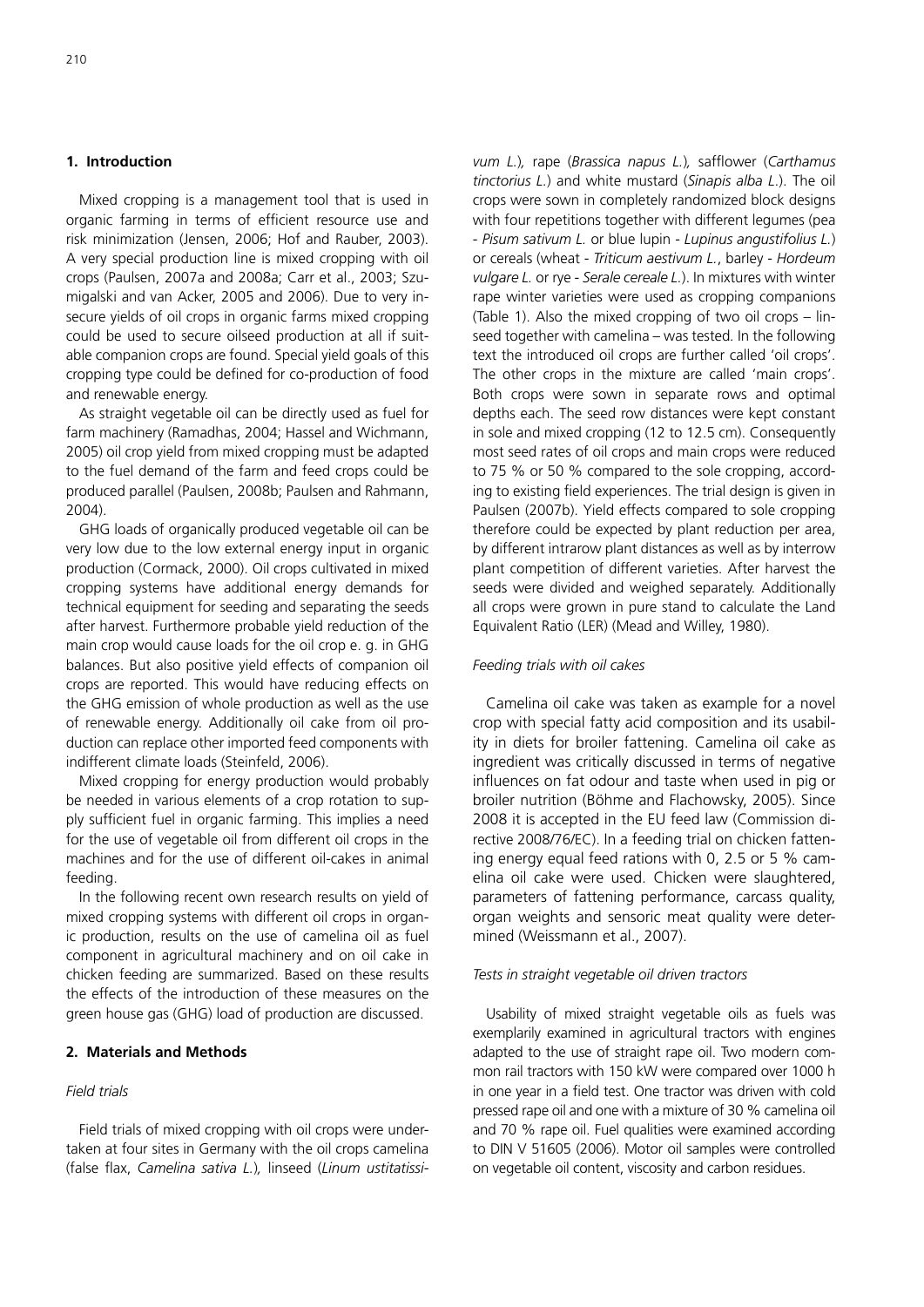## *Estimation of GHG loads*

The potential of GHG reduction on farms by the substitution of diesel fuel by straight vegetable oil was calculated with an emission factor of 83.3 g CO $_2$ eq/MJ diesel and an energy content of diesel of 43 MJ/kg or 36 MJ/l (EU, 2009).

## **3. Results and Conclusions**

#### *Yield potential of mixed cropping with oil crops*

Mixed cropping is seen as measure to ease overall yields, due to different growing habits and resource demand of the different plants (Trentbarth, 1986). Due to this and to special site conditions also in the reported trials a very large bandwidth of yield combinations was obtained. Reasons for the yield variation were low field establishment of spring seeds due to spring drought periods (obvious in low yield levels of the main crop in sole cropping), problems with seeding technology of fine seeds and insect pests (*Melingetes anuus*) on nearly all sites and years in all cruciferous plants which is typical for organic farming conditions (Petterson et al., 2002; Valantin-Morison and Meynard, 2007 and 2008). In Table 1 the average yields over all sites and years are given. The results are given in detail by Paulsen and Schochow (2007).

#### Table 1:

Average grain yields of mixed and sole cropping systems of various main crops and oil crops in organic farms [kg/ha dry matter] and land equivalent ratio of mixed cropping (LER) (4 German sites in 2004 and 2005)

|                                | oil crops |       | main crops |       | mixed<br>cropping | LER  |
|--------------------------------|-----------|-------|------------|-------|-------------------|------|
| crop combination               | sole      | mixed | sole       | mixed | total             |      |
| winter varieties:              |           |       |            |       |                   |      |
| barley/rape                    | 720       | 250   | 3580 a     | 1910  | 2160 b            | 0.88 |
| rye/rape                       | 610       | 230   | 4490 a     | 2630  | 2750 <sup>b</sup> | 0.96 |
| pea/rape                       | 720       | 490   | 320 b      | 370   | 870 a             | 1.84 |
| spring varieties:              |           |       |            |       |                   |      |
| pea/camelina                   | 1100      | 750   | 1470 b     | 1120  | 1870 a            | 1.44 |
| pea/camelinal                  | 1260      | 470   | 2480 b     | 2350  | 2830 a            | 1.32 |
| pea/rape                       | 40        | 40    | 1470 b     | 1760  | 1800 a            | 2.20 |
| pea/w. mustard                 | 630       | 450   | 1470 a     | 700   | 1150 b            | 1.19 |
| lupin/camelina                 | 1100      | 750   | 1410 b     | 910   | 1660 a            | 1.33 |
| lupin/safflower                | 1080      | 800   | 1410 a     | 470   | 1270 a            | 1.07 |
| wheat/camelina                 | 1100      | 370   | 3660 a     | 2660  | 3030 b            | 1.06 |
| wheat/linseed                  | 740       | 140   | 3660 a     | 2990  | 3140 b            | 1.01 |
| camelina <sup>m</sup> /linseed | 740       | 240   | 1100 a     | 890   | 1140 a            | 1.13 |

I camelina in broadcast seeding, mmain crop camelina

a,b: significant differences between yields of main crops are indicated by different letters  $(n < 0.05)$ 

Mixed cropping of legumes with rape or camelina on average lead to a remarkable total yield increase compared to the sole cropped main crop. High LER values between 1.32 and 2.20 indicate the high area efficiency of production of those mixtures (Table 1).

Camelina delivered on average between 370 and 750 kg/ha seeds with a moderate yield reduction of the main crops (pea or blue lupin). LER values between 1.32 and 1.44 were reached. Maximum yields of 1.75 t and 2.36 t ha camelina occurred in pea or *L. angustifolius*, respectively. At this yield level the yields of the main crops were strictly reduced (Paulsen, 2007a). Pea (winter variety) was kept upright by the rape (winter variety) and reached higher yield in mixed cropping. But both cultures were at an unsatisfactory low yield level. Flowers and seeds of rape (spring variety) were almost destroyed completely by insects in mixed and sole cropping. This and an average yield increase of pea in mixed cropping with rape (spring variety) lead to the high LER value of 2.2. Due to their described extreme yield risk mixtures with rape need further evaluation.

Safflower proofed to be very competitive in mixture with *L. angustifiolius*. At an LER of 1.07 of mixed cropping the yield was dominated by safflower (Table 1). This tendency was additionally increased by the differing ripening times of both cultures which lead to pre-harvest yield losses in blue lupin. Further camelina or linseed were dominated by spring wheat in mixed cropping. Spring wheat realized disproportionately high yields in mixed cropping if plant number reduction and extension in row distances in relation to sole cropping which were given by the trial design are considered. In those systems the oil crops camelina or linseed showed seed yields of 370 kg/ha and 140 kg/ha (dry matter), respectively. Maximum yields of camelina of 960 kg/ ha (dry matter) only occurred together with low yield levels of the main crop spring wheat (Paulsen, 2007b). In mixed cropping with linseed*,* camelina dominated the yield. But also in the four latter mixed cropping systems LER values larger than one could be reached (Table 1). Except the mixtures pea/white mustard and lupin/safflower in all mixed crops the main crops had relative yields higher as 0.5. This means that yield increases in food production are possible parallel to the production of renewable fuel.

Mean absolute yield gains and losses of mixed cropping with oil crops in organic farms at same area use both cultures would have in sole cropping are tabulated in Table 2. This scenario can be helpful, when oilseeds shall be produced in the farm and mixed cropping shall help to overcome cropping difficulties e. g. in weed or pest management (Saucke and Ackermann, 2006; Paulsen et al., 2006; Paulsen et al., 2007b). Therefore in Table 2 the introduction of 2 ha mixed cropping is compared with the production of 1 ha of each culture in sole cropping.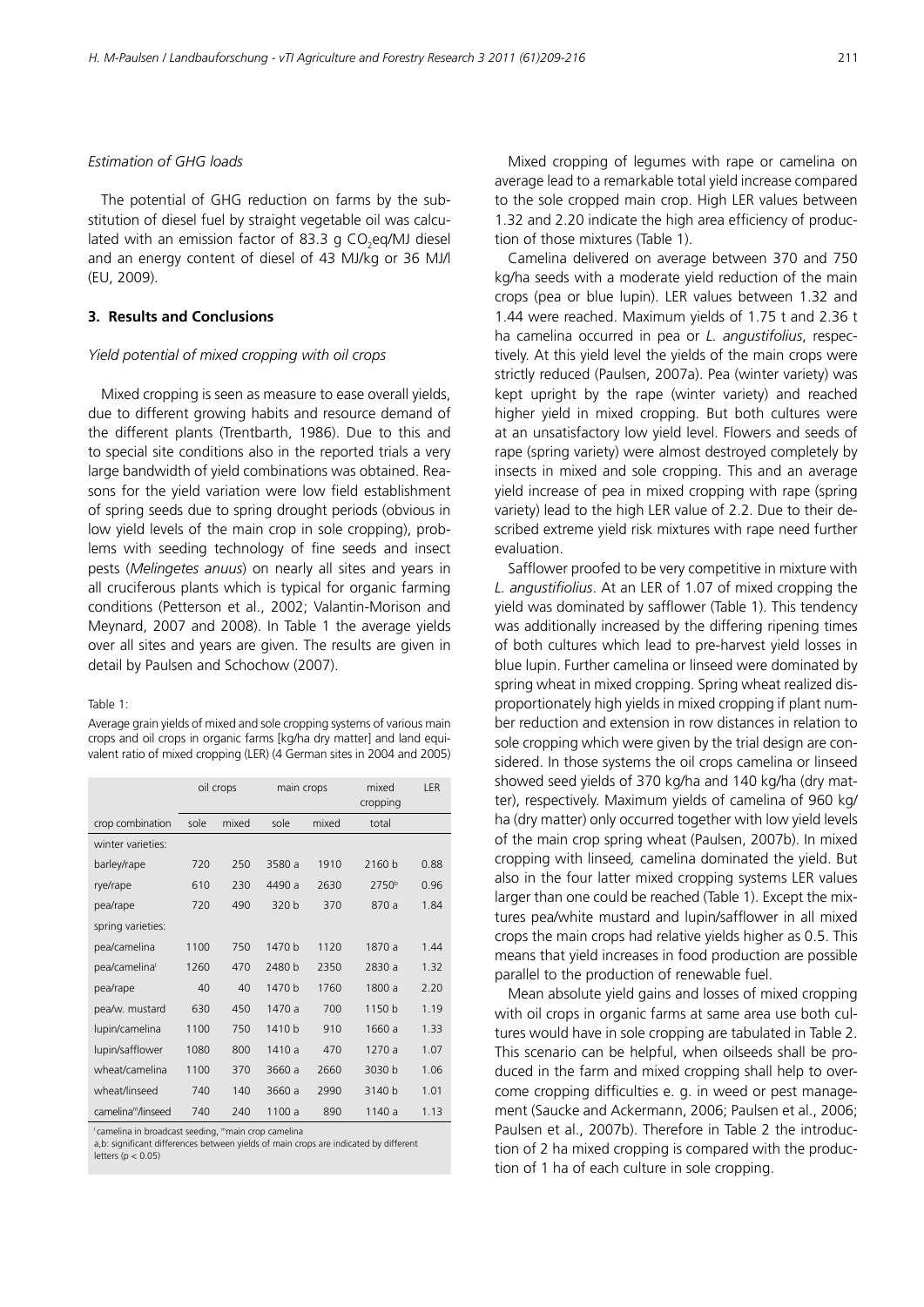Except for combinations of pea with white mustard and of blue lupin with safflower all combinations lead to an improvement of the absolute seed production of the main crop on farm level. Oil crops were produced in all systems. A decrease in oil crop production on farm level compared to sole cropping systems was obvious in combinations of oil crops with wheat*,* when camelina was grown in broadcast seeding together with peas, in most combinations with rape and finally in linseed if combined with camelina (Table 2).

#### Table 2:

Yields and vield gains or losses by mixed cropping compared to sole cropping at equal land use [kg/ha dry matter]

|                                |                | additional   |                    |              |                                    |              |
|--------------------------------|----------------|--------------|--------------------|--------------|------------------------------------|--------------|
|                                | mixed cropping |              | sole cropping      |              | farm yield<br>by mixed<br>cropping |              |
|                                | $/2$ ha        |              | $/1$ ha<br>$/1$ ha |              | $/1$ ha                            |              |
| crop combination               | oil crop       | main<br>crop | oil<br>crop        | main<br>crop | oil<br>crop                        | main<br>crop |
| winter varieties:              |                |              |                    |              |                                    |              |
| barley/rape                    | 500            | 3820         | 720                | 3580         | $-110$                             | $+120$       |
| rye/rape                       | 460            | 5260         | 610                | 4490         | $-75$                              | $+385$       |
| pea/rape                       | 980            | 740          | 720                | 320          | $+130$                             | $+210$       |
| spring varieties:              |                |              |                    |              |                                    |              |
| pea/camelina                   | 1500           | 2240         | 1100               | 1470         | $+200$                             | $+385$       |
| pea/camelinal                  | 940            | 4700         | 1260               | 2480         | $-160$                             | $+1110$      |
| pea/rape                       | 80             | 3520         | 40                 | 1470         | $+20$                              | $+1025$      |
| pea/w. mustard                 | 900            | 1400         | 630                | 1470         | $+135$                             | $-35$        |
| lupin/camelina                 | 1500           | 1820         | 1100               | 1410         | $+200$                             | $+205$       |
| lupin/safflower                | 1600           | 940          | 1080               | 1410         | $+260$                             | $-235$       |
| wheat/camelina                 | 740            | 5320         | 1100               | 3660         | $-180$                             | $+830$       |
| wheat/linseed                  | 280            | 5980         | 740                | 3660         | $-230$                             | $+1160$      |
| camelina <sup>m</sup> /linseed | 480            | 1780         | 740                | 1100         | $-130$                             | $+340$       |

I camelina in broadcast seeding, mmain crop camelina

But an overall yield gain (oil crops + main crops) in all mixed cropping systems is obvious. The decision which cropping system is preferred therefore is dependant of yield risk assessments of sole cropping and of positive aspects mixed cropping may deliver (physical stabilisation aspects, weed suppression, yield buffering aspects). Also goals for seed yields will influence the choice of the cropping system.

Organic mixed cropping systems with camelina proofed to be relatively robust in yields and ripening times over the years and showed yield buffering capacities. Therefore further studies on the use of its oil and oil cake on farms were undertaken. These experiences are described in the following. The possible effects on changes of GHG balances on farm level after introduction of the system are estimated.

### *Use of oil cakes in livestock feeding and alternative usages*

In organic livestock nutrition the use and production of a sufficient amount of high-quality feed components containing protein and amino acids is essential for the creation of pure on farm diets (Zollitsch et al., 2004). The use of locally produced oil cakes would help to avoid external environmental effects and GHG loads by import of feed components (Steinfeld et al., 2006). Replacement of oilcake from soya (*Glycine max)* which might be polluted with GMO from conventional production (Partridge and Murphy, 2004) would be another important aspect to guarantee food security in organic farms.

In terms of its gucosinolate contents and its content of linolen- and linolenic acid the use of camelina oil cake in animal nutrition was critically discussed (Böhme and Flachowsky, 2005). Further trials on an adequate dosage in poultry production were undertaken (Jaskiewicz and Matyka, 2003; Weissmann et al., 2007). Today there is a general allowance of the ingredient in livestock feeding (Commission directive 2008/76/EC).

#### Table 3:

Effects of the complete replacement of oil cake of soya (5 %-content) by oilcake of camelina in feeding ratios for chickens on performance and meat quality (Weissmann et al., 2007)

|                                                        | G. max<br>oil cake | Camelina<br>oil cake |  |  |  |
|--------------------------------------------------------|--------------------|----------------------|--|--|--|
| Fattening performance, n=                              | 44                 | 48                   |  |  |  |
| Slaughtering weight, g                                 | 3741 b             | 3883 ab              |  |  |  |
| Daily weight gain, g                                   | 44.0 a             | 45.8a                |  |  |  |
| Feed intake, g/d                                       | 100.7 bc           | 107.6 ab             |  |  |  |
| Feed conversion, g/g                                   | 2.38               | 2.35                 |  |  |  |
| Organ weights, n=12                                    |                    |                      |  |  |  |
| Thyroid, q                                             | 0.341 b            | 0.351 b              |  |  |  |
| Liver, q                                               | 70.8 ab            | 74.3 ab              |  |  |  |
| Carcass yield, %                                       | 69.4 ab            | 69.5 ab              |  |  |  |
| Sensoric meat quality (leg) $(1 = bad, 6 = very good)$ |                    |                      |  |  |  |
| Tenderness                                             | 4.3                | 4.2                  |  |  |  |
| Juiciness                                              | 4.3                | 4.5                  |  |  |  |
| Aroma                                                  | 4.1                | 3.9                  |  |  |  |
| Fatty acid composition of intramuscular fat            |                    |                      |  |  |  |
| $SFA1$ , %                                             | 28.2a              | 28.0a                |  |  |  |
| MUFA <sup>2</sup> , %                                  | 38.5               | 40.5                 |  |  |  |
| PUFA <sup>3</sup> , %                                  | 33.1               | 31.3                 |  |  |  |
| Rest, %                                                | 0.2                | 0.2                  |  |  |  |

a, b, c: different letters indicate significant differences ( $p \le 0.05$ ),

Saturated Fatty Acids: C14:0, C16:0, C18:0; <sup>2</sup> Mono Unsaturated Fatty Acids: C16:1, C18:1, C20:1, C22:1; <sup>3</sup> Poly Unsaturated Fatty Acids: C18:2, C18:3, C20:4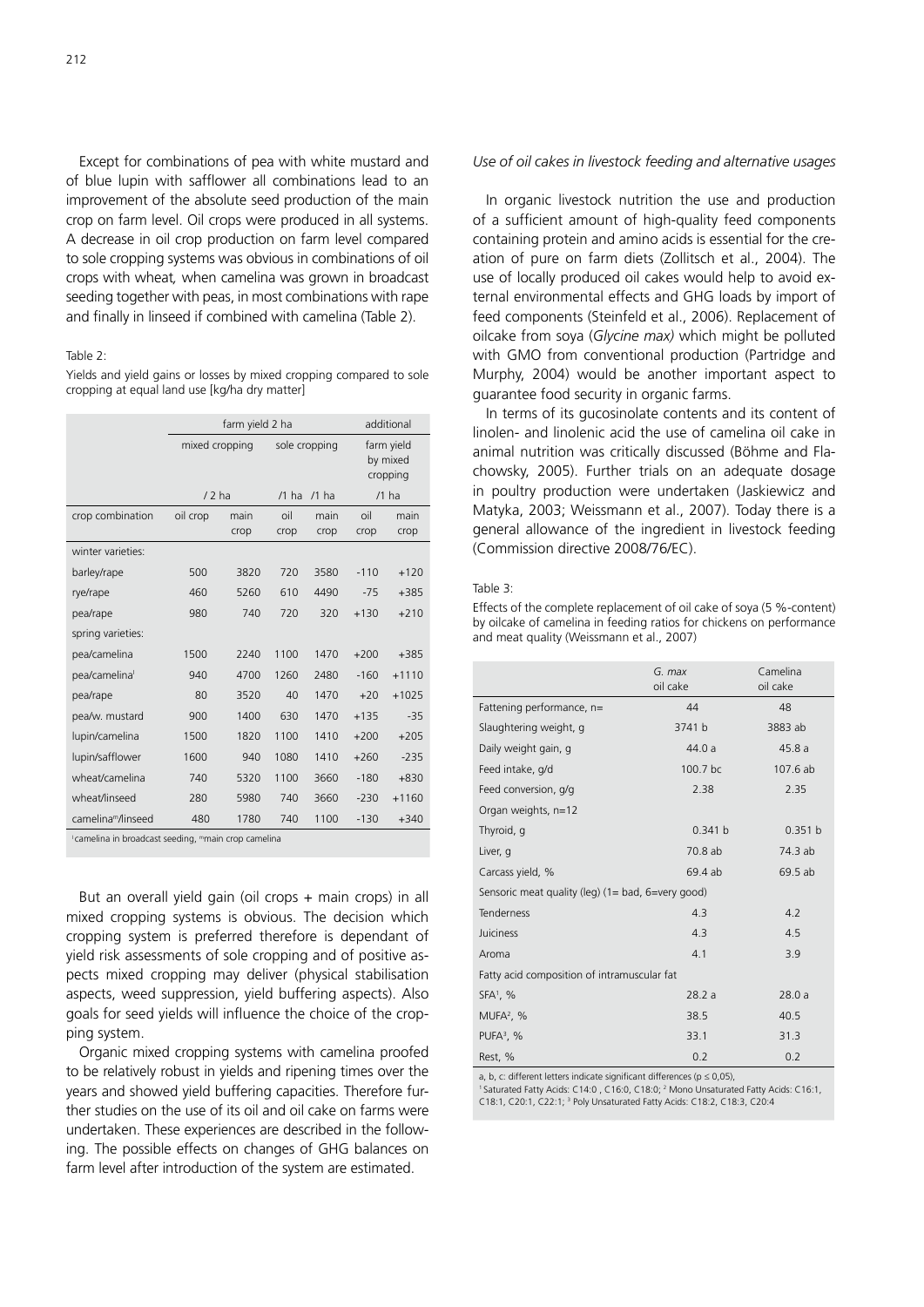Results on the successful complete replacement of soya oil cake by camelina oil cake in organic chicken feed ratios are presented in Table 3, exemplarily. Animal performance and meat quality in the chicken fattening were not influenced (Weissmann et al., 2007).

The consequences for the reduction of GHG of organic production which might be caused by this replacement is unclear but would surely be high if land use changes for e. g. organic production of soya can be avoided (Weightman et al., 2010).

Alternative usages of the oil cakes are seen in organic fertilisation (Laber, 2003) and in the use as additional substrate in biogas plants (Paulsen et al., 2009). In general usages like this might cause additional mitigation effects on GHG emissions of farms by substitution of other fertilisers, by a yield increase through fertilisation or by the substitution of other biogas co-substrates and the increase of the amount of renewable energy that is produced.

#### *Tests in straight vegetable oil driven tractors*

Tractors which were technically adapted to the use of straight vegetable oil as pure fuel are on the market or can be constructed by special suppliers. Several studies on the use of vegetable oil in diesel engines are available (Ramadhas, 2004; Knothe et al., 1991) and were updated in practical field studies with modern agricultural machinery that was adapted to the use of rape oil according to the DIN V 51605 in Germany (Hassel and Wichmann, 2005) and Austria. Research on possibilities to fulfill the coming exhaust regulations and on the newest technical development is running in an EU-wide demonstration project [\(http://www.2nvegoil.eu/default.asp?Menue=93\).](http://www.2nvegoil.eu/default.asp?Menue=93) Further technical development concentrates on the purification of cold pressed and refined vegetable oils to exclude unwanted P, Ca, Mg contents (Remmele, 2002; [http://www.](http://www.faqs.org/patents/app/20100024284) [faqs.org/patents/app/20100024284\).](http://www.faqs.org/patents/app/20100024284)

For the demands of organic farming and of the mixed cropping approach a variety of oil crops is needed to be used in engines. The results of the exemplary field tests on the replacement of 30 % rape oil by camelina oil and the use as mixed fuel can be summarized as follows:

The tractor was driven without complications over 1000 h under different loads. The motor oil quality was always suitable and wide below critical thresholds (vegetable oil content, carbon particles, viscosity) also after the maximum period between the oil change of 350 h that was used.

Oxidation resistance of the straight vegetable fuel mixture was always under the DIN norm given for rape oil when used as fuel (Table 4).

## Table  $4$ :

Parameters of fuel characteristics of a 70 %/30 % mixture of rape oil and camelina oil

| Parameter                               | Unit      | Threshold     | Oil mixture |  |  |  |
|-----------------------------------------|-----------|---------------|-------------|--|--|--|
|                                         |           | DIN V 51605** |             |  |  |  |
| $CCR*$                                  | $%$ (m/m) | ${}< 0.40$    | 0.46        |  |  |  |
| lodine number                           | g/100g    | $95 - 125$    | 125         |  |  |  |
| Acid value                              | mg KOH/g  | < 2.0         | 1.59        |  |  |  |
| Oxidation stability                     | h         | > 6.0         | 4.0         |  |  |  |
| P-content                               | mg/kg     | < 12          | 11          |  |  |  |
| S-content                               | mg/kg     | < 10          | 3           |  |  |  |
| $\Sigma$ Ca + Mg                        | mg/kg     | $\leq 20$     | 20.9        |  |  |  |
| the contract of the contract of<br>---- |           |               |             |  |  |  |

Conradson Carbon Residue, \*\*parameter CCR not any longer listed in the final DIN 5160 and new thresholds for P: 3 mg/kg, Ca: 1 mg/kg, Mg: 1 mg/kg valid in 2012

After 1000 h carbonaceous deposits at the fuel injectors were detected. But it remained unclear if they were caused by the use of cold pressed oils which in general are of lower pureness than raffinates or by the use of the oil mixture itself because Ca and Mg contents of straight camelina oil was nearly in range with that of the rape oil that was used. Anyway the CCR values of the oil-mixture exceeded the threshold given in the DIN V 51505 (Table 4). The tractor had the same power and showed no difference in emission of  $NO<sub>x</sub>$ , CO, HC and particles compared to the use of straight rape oil. Principally the use of 30 %/70 % camelina*/*rape oil as fuel in diesel engines that are adapted to the use of straight vegetable oil is possible. In general increased attention on motor control (injectors, motor oil quality) must be taken when cold pressed and unrefined vegetable oil is used. But the use of vegetable oil beyond the DIN norm cannot be recommended if warranty aspects of the engines are considered.

But market studies on the practical trading of vegetable oils showed that different vegetable oils are mixed as fuel and are sold as vegetable oil according to DIN V 51605 (Paulsen et al., 2007a). Vegetable oil mixtures for the use as fuel are obviously market conform and can therefore be part of considerations on the replacement of fossil fuels.

### *Estimation of GHG loads*

The additive potential of the mixed cropping system, the use of the vegetable oils as fuels in agricultural machinery and the use of oil cake as feed component to reduce the emission of CO<sub>2</sub>-equivalents per hectare must be calculated based on the allocation of emission factors for the substituted materials (fossil fuel and other feed components) and by the hectare wise yield effects of the mixed cropping systems. Values on these overall effects of mixed cropping for the described mean yield levels (Table 1) are given in Table 5.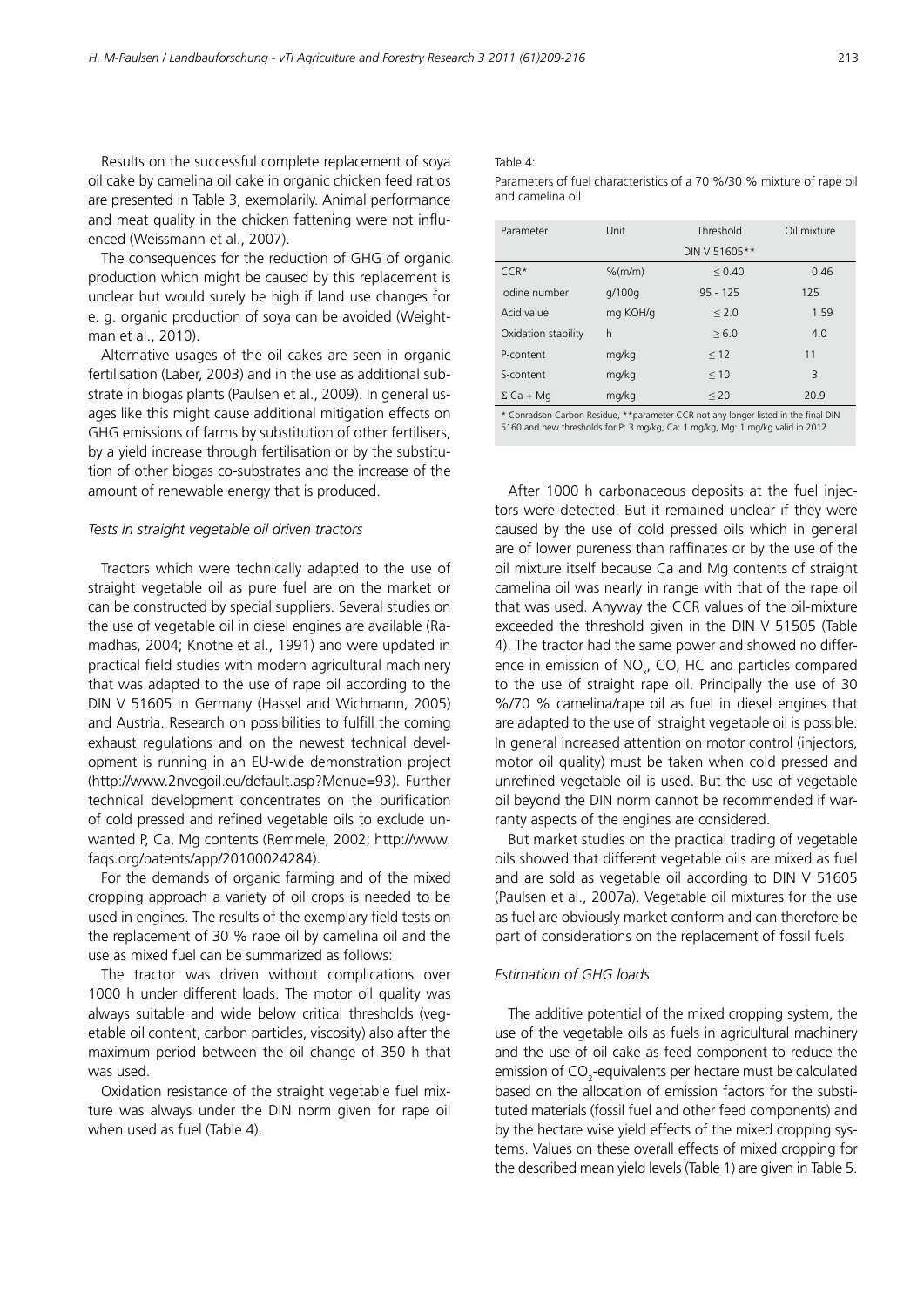### Table 5:

Gains (+) and losses (-) in grain yields (dry matter) of various main crops in organic farms (a), additional oil (b) and oil cake yields (c) and change in produced raw protein (XP) (d) and energy production (e) when mixed cropping with oil crops is introduced (yields: see Table 1 and 2) and the reduction of GHG emissions by the substitution of diesel fuel by the produced straight vegetable oil (f)

|                                | (a)           | (b)         | (c)          | (d)            | (e)               | (f)                |
|--------------------------------|---------------|-------------|--------------|----------------|-------------------|--------------------|
| crop combination*              | $+/-$         | $+$         | $+$          | $+/-$          | $+/-$             |                    |
|                                | main<br>crops | veg.<br>oil | oil-<br>cake | <b>XP</b><br>b | heating<br>value  | CO <sub>2eq</sub>  |
|                                |               |             | kg/ha        |                | <b>MWh/</b><br>ha | <sup>d</sup> kg/ha |
| winter varieties:              |               |             |              |                |                   |                    |
| barley/rape                    | $-1670$       | 100         | 150          | $-105$         | $-6.3$            | $-313$             |
| rye/rape                       | $-1860$       | 92          | 138          | $-95$          | $-7.3$            | $-288$             |
| pea/rape                       | $+50$         | 196         | 294          | $+126$         | $+3.7$            | $-614$             |
| spring varieties:              |               |             |              |                |                   |                    |
| pea/camelina                   | $-350$        | 285         | 465          | $+116$         | $+3.6$            | $-893$             |
| pea/camelinal                  | $-130$        | 179         | 291          | $+118$         | $+2.7$            | $-561$             |
| pea/rape                       | $+290$        | 16          | 24           | $+6$           | $+1.7$            | $-50$              |
| pea/w. mustard                 | $-770$        | 113         | 338          | $-26$          | $-0.5$            | $-354$             |
| lupin/camelina                 | $-500$        | 285         | 465          | $+11$          | $+2.9$            | $-893$             |
| lupin/safflower                | $-940$        | 160         | 640          | $-229$         | $+1.1$            | $-502$             |
| wheat/camelina                 | $-1000$       | 141         | 229          | $-16$          | $-2.2$            | $-442$             |
| wheat/linseed                  | $-670$        | 53          | 87           | $-55$          | $-2.2$            | $-166$             |
| camelina <sup>m</sup> /linseed | $-210$        | 91          | 149          | $+17$          | $+0.7$            | $-285$             |

'camelina in broadcast seeding, ™main crop camelina, <sup>b</sup>effects of mixed cropping on<br>grain N contents are considered, XP=N\*6.25, °oil crops 7 kWh/kg dry matter, cereals/ legumes 4.8 kWh/kg dry matter, <sup>a</sup>3603.4 gCO<sub>2eq</sub>/kg diesel = 83.8 gCO<sub>2</sub>eq/MJ (EU 2009)

On the contrary to the interpretation given in connection with Table 2 the values in Table 5 have to be interpreted with the background that mixed cropping is introduced in a farm to combine feed and fuel production in one field. So the pure yield effect per hectare is given here and not the effect on farm level.

Under this assumptions in the most cropping systems the kernel yield of the main crop per hectare is reduced, exceptional are pea (winter variety) yields in combination with rape (winter variety) and pea in combination with rape (spring variety) (Table 5, column a). This was also found in other studies on combinations of rape with cereals (Szumigalski and van Acker, 2005), wheat and linseed (Carr et a., 1993), safflower in combination with seed legumes, rape or turnip rape *(Brassica campestris L.)* (Rafey and Prasad, 1991) and beans *(Vicia faba L.)* in combination with safflower or linseed (Kiessling, 2011). But also yield increases respectively yield constancy of peas in mixed cropping with false flax compared to sole cropped peas can occur (Saucke and Ackermann, 2006). But inherent to the system all mixed cropping systems delivered additional vegetable oil and oil cake per hectare (Table 5, columns b and c). Considering the total produced raw protein of the different crop combinations (Table 5, column d) it is obvious that if the yield reductions are moderate and the oil yields are relatively high additional protein can be produced. This protein can replace necessary feed protein imports and replace their GHG loads directly or can increase the yield of livestock production by high quality farm own feed components. This can decrease the product related GHG emissions.

The heating value of the whole seed production of mixed cropping compared to the sole cropped main crops is given as integrating value for overall energy production of the systems (Table 5, column e). The combinations delivering higher protein yields and also the combination of blue lupin with safflower show an energy win per hectare compared to the sole cropping of main crops. In the latter combination high yield losses in blue lupin occurred and the raw protein losses on this side couldn't be compensated by safflower*,* whereas the energetic approach delivered an increase in energy per hectare due to the assumed heating value of the oil crop.

By the direct replacement of fossil fuel with vegetable oil from mixed cropping between 50 and 893 kg/ha  $CO_2$ equivalents could be replaced (Table 5, column f). Assuming a fuel demand for agricultural machinery of 100 kg/ha farmland average straight vegetable oil yields from 1 ha could make up to 3 ha self reliant in fuel. With the maximum values of oil production in mixed cropping with camelina reported before fuel self-reliance for up to 9 hectare could be reached with 1 ha farmland.

Further considerations of the effects of mixed cropping systems with oil crops have to consider the possible additional energy demand for their introduction. It can be minimized e. g. by the combination of seeding technology (Paulsen und Pscheidl, 2007). Additional factor demands of mixed cropping arise in the seed production and in the seed separation after harvest. But these points are seen to be of minor importance in life cycle balances (Sergis-Christian und Browers, 2005) and must be compensated by the advantages of the cropping systems described before. In general mixed cropping with oil crops in organic farming is seen as highly specialised opportunity to produce oil crops (Gruber and Vogt-Kaute, 2007) which has clearly to be adapted to site conditions.

## **Conclusions**

Mixed cropping with oil crops can enable organic farmers to introduce oil crops in their crop rotation. Looking from this direction mixed cropping on one field compared to sole cropping of main and oil crops on different fields lead to increased farm production of both products. This alone can mean clear reducing effects on the product related GHG emission of organic agricultural production.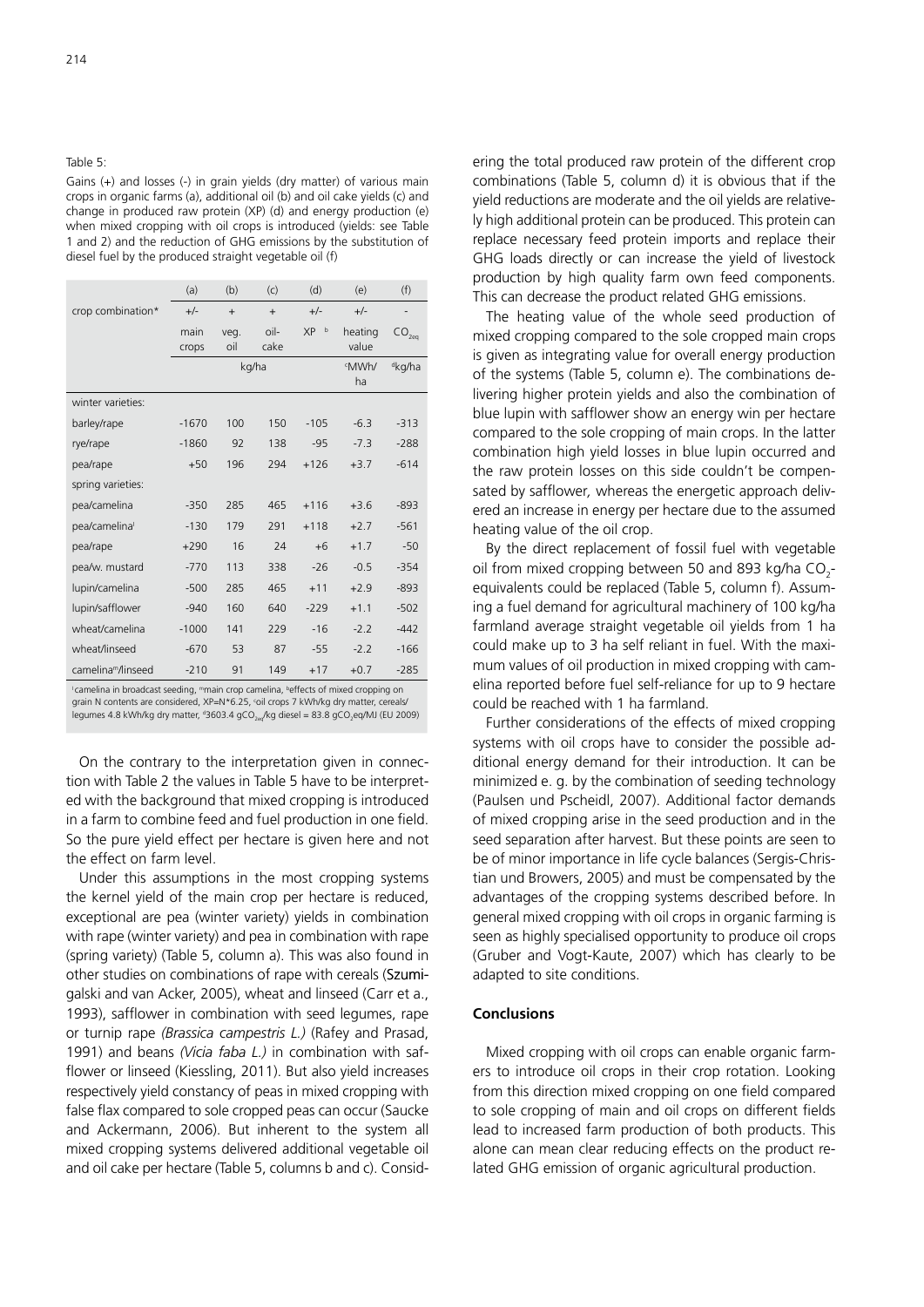Mixed cropping with oil crops can also be introduced as cropping concept to produce straight vegetable oil as fuel for agricultural machinery. Yields of the main crops will be reduced in that case but are replaced by products with other quantities and qualities. This has to be considered in farm balances and in their scenario descriptions.

With straight vegetable oil from mixed cropping with oil crops fossil fuel can be replaced. The co-product oil cake and an increased protein production per hectare mean an added value for livestock productivity and a reduction of imported feed components can be expected. These aspects offer clear potential of the described system to reduce GHG emissions of organic farms. The production of biofuel in this way has only moderate competition to food production.

### **References**

- Böhme H, Flachowsky G (2005) Zur Eignung von Leindotterpresskuchen als Futtermittel für Schweine, Wiederkäuer und Geflügel. Landbauforsch Völkenrode 55(3):157-162
- Carr PM, Schatz BG, Gardner JC, Zwinger SF (1993) Grain yields and returns from intercropping wheat and flax. J Prod Agric 6(1):67-72
- Commission directive 2008/76/EC of 25 July 2008 amending Annex I to Directive 2002/32/EC of the European Parliament and of the Council on undesirable substances in animal feed [online]. To be found at <[http://eur-lex.](http://eur-lex.europa.eu/LexUriServ/LexUriServ.do?uri=OJ:L:2008:198:0037:0040:EN:PDF) [europa.eu/LexUriServ/LexUriServ.do?uri=OJ:L:2008:198:0037:0040:EN:P](http://eur-lex.europa.eu/LexUriServ/LexUriServ.do?uri=OJ:L:2008:198:0037:0040:EN:PDF) DF> [quoted 06.06.2011]
- Cormack WF (2000) Energy use in organic farming systems : Final project report OF0182 of ADAS to the Ministry of Agriculture, Fisheries and Food, London. ADAS Consulting Ltd. Norfolk, 21p, [online]. To be found at [<http://](http://orprints.org/8169) [orprints.org/8169>](http://orprints.org/8169) [quoted 08.06.2011]
- DIN V 51605 (2006) Fuels for vegetable oil compatible combustion engines : fuel from rapeseed oil ; requirements and test methods. Berlin : Beuth
- EU (2009) Directive 2009/28/EC of the European Parliament and of the Council of 23 April 2009 on the promotion of the use of energy from renewable sources and amending and subsequently repealing Directives 2001/77/ EC and 2003/30/EC [online]. To be found at [<http://eur-lex.europa.eu/](http://eur-lex.europa.eu/LexUriServ/LexUriServ.do?uri=OJ:L:2009:140:0016:0062:en:PDF) [LexUriServ/LexUriServ.do?uri=OJ:L:2009:140:0016:0062:en:PDF>](http://eur-lex.europa.eu/LexUriServ/LexUriServ.do?uri=OJ:L:2009:140:0016:0062:en:PDF) [quoted 06.06.2011]
- Gruber H, Vogt-Kaute W (2007) Anbaubedeutung und Ökonomie von Ölsaaten im ökologischen Landbau. Landbauforsch Völkenrode SH 309:39-46
- Hassel E, Wichmann V (2005) Ergebnisse des Demonstrationsvorhabens "Praxiseinsatz von serienmäßigen neuen rapsöltauglichen Traktoren" [online]. To be found at [<http://www.biotrieb.org/fileadmin/user\\_upload/biotrieb/](http://www.biotrieb.org/fileadmin/user_upload/biotrieb/pdf/100traktorenErgebnisse.pdf) [pdf/100traktorenErgebnisse.pdf>](http://www.biotrieb.org/fileadmin/user_upload/biotrieb/pdf/100traktorenErgebnisse.pdf) [quoted 31.05.2011]
- Hof C, Rauber R (2003) Anbau von Gemengen im ökologischen Landbau. Bonn : Geschäftsstelle Bundesprogramm Ökologischer Landbau, 55 p
- Jaskiewicz T, Matyka S (2003) Application of Camelina sativa, its seeds, extrudate and oil cake in diets for broiler chickens and the effect on rearing indices and carcass quality. Ann Anim Sci Suppl 2:181-184
- Jensen ES (2006) Intercropping of cereals and grain legumes for increased production, weed control, improved product quality and prevention of N-losses in European organic farming systems [online]. To be found at [<http://www.](http://www.intercrop.dk) [intercrop.dk>](http://www.intercrop.dk) [quoted 31.05.2011]
- Kiessling D (2011) Ackerbohnen-Gemenge mit Ölfrüchten : Saflor, Senf und Öllein. Berlin : Köster, 116 p, SchrR Inst Org Landbau 34
- Knothe G, Dunn RO, Bagby MO (1997) Biodiesel : the use of vegetable oils and their derivates as alternative diesel fuels. ACS Symp Ser 666:172-208
- Laber H (2003) N-Freisetzung aus organischen Handelsdüngern : Übersicht und eigene Versuchsergebnisse im ökologischen Gemüsebau. Landbauforsch Völkenrode SH 259:17-20
- Mead R, Willey RW (1980) The concepts of a land equivalent ratio and advantages in yield from intercropping. Exp Agric 16:217-228
- Paulsen HM (2007a) Mischfruchtanbausysteme mit Ölpflanzen im ökologischen Landbau : 1. Ertragsstruktur des Mischfruchtanbaus von Leguminosen oder Sommerweizen mit Leindotter (Camelina sativa L. Crantz). Landbauforsch Völkenrode 57(1):107-117
- Paulsen HM (2007b) Forschungsprojekt zum Anbau von Mischkulturen mit Ölpflanzen zur Verbesserung der Flächenproduktivität im ökologischen Landbau : Hintergrund und Projektbeschreibung. Landbauforsch Völkenrode SH 309:1-12
- Paulsen HM (2008a) Mischfruchtanbausysteme mit Ölpflanzen im ökologischen Anbau : 2. Ertragsstruktur des Mischfruchtanbaus von Lein (Linum usitatissimum L.) mit Sommerweizen, Hafer oder Leindotter. Landbauforsch 58(4):307-314
- Paulsen HM (2008b) Enhancing GHG balances in organic farms by integration of new bio-energy crop concepts [online]. To be found at <[http://orgprints.](http://orgprints.org/17119/) [org/17119/>](http://orgprints.org/17119/) [quoted 31.05.2011]
- Paulsen HM, Pscheidl M (2007) Drilltechnik zur Etablierung von Mischfruchtanbausystemen. Landbauforsch Völkenrode SH 309:108-113
- Paulsen HM, Rahmann G (2004) Wie sieht der energieautarke Hof mit optimierter Nährstoffbilanz im Jahr 2025 aus? Landbauforsch Völkenrode SH 274:57-73
- Paulsen HM, Schädlich O, Oppermann R (2007a) Dezentrale Pflanzenölerzeugung und -nutzung auch in ökologischen Betrieben? In: Zikeli S, Claupein W, Dabbert S (eds) Zwischen Tradition und Globalisierung : Beiträge zur 9. Wissenschaftstagung Ökologischer Landbau ; Universität Hohenheim, 20.- 23. März 2007 ; Bd. 1. Berlin : Köster, pp 409-412
- Paulsen HM, Schochow M (2007) Erträge von Mischfruchtanbausystemen mit Ölpflanzen im ökologischen Landbau. Landbauforsch Völkenrode SH 309:13-32
- Paulsen HM, Schochow M, Reents H-J (2007b) Unkrautvorkommen und Unkrautunterdrückung in Mischfruchtanbausystemen mit Ölpflanzen im ökologischen Landbau. Landbauforsch Völkenrode SH 309:81-95
- Paulsen HM, Schochow M, Ulber B, Kühne S, Rahmann G (2006) Mixed cropping systems for biological control of weeds and pests in organic oilseed crops. Asp Appl Biol 79:215-219
- Paulsen HM, Xiaoming W, Yongming S, Rahmann G, Böhm H (2009) Effect of false flax oilcake in thermophilic biogas production. Landbauforsch SH 326:47-60
- Partridge M, Murphy DJ (2004) Detection of genetically modified soya in a range of organic and health food products : implications for the accurate labelling of foodstuffs derived from potential GM crops, British Food J 106(3):166-180
- Petterson B, Wallenhammar AC, Svarén A (2002) Organic production of oilseed rape in Sweden. In: Thompson R (ed) Cultivating communities : 14<sup>th</sup> IFOAM Organic World Congress ; proceedings. Ottawa : Canadian Organic Growers, p 64
- Rafey A, Prasad NK (1991) Biological potential and economic feasibility of intercropping oilseeds and pulses with safflower (Carthamus tinctorius) in drylands. Indian J Agric Sci 61(12):893-897
- Ramadhas AS, Jayaraj S, Muraleedharan C (2004) Use of vegetable oils as I. C. engine fuels : a review. Renewable Energy 29:727-742
- Remmele E (2002) Reinigung kaltgepresster Pflanzenöle aus dezentralen Anlagen. München : Bayer Staatsminist Landwirt Forsten, 161 p
- Saucke H, Ackermann K (2006) Weed suppression in mixed cropped grain peas and false flax (Camelina sativa). Weed Res 46:453–461
- Sergis-Christian L, Brouwers J (2005) Dezentral hergestelltes, kaltgepresstes Pflanzenöl im ökologischen Vergleich mit Dieselkraftstoff. Witzenhausen : AG Land- Regionalentwicklung, 67 p, Arbeitsergebnisse SH 3
- Steinfeld H, Gerber P, Wassenaar T, Castel V, Rosales M, de Haan C (2006) Lifestock's long shadow : environmental issues and options. Rome : FAO, 390 p
- Szumigalski A, van Acker R (2005) Weed suppression and crop production in annual intercrops. Weed Sci 53:813-825
- Szumigalski A, van Acker R (2006) Nitrogen yield and land use efficiency in annual sole crops and intercrops. Agron J 98:1030-1040